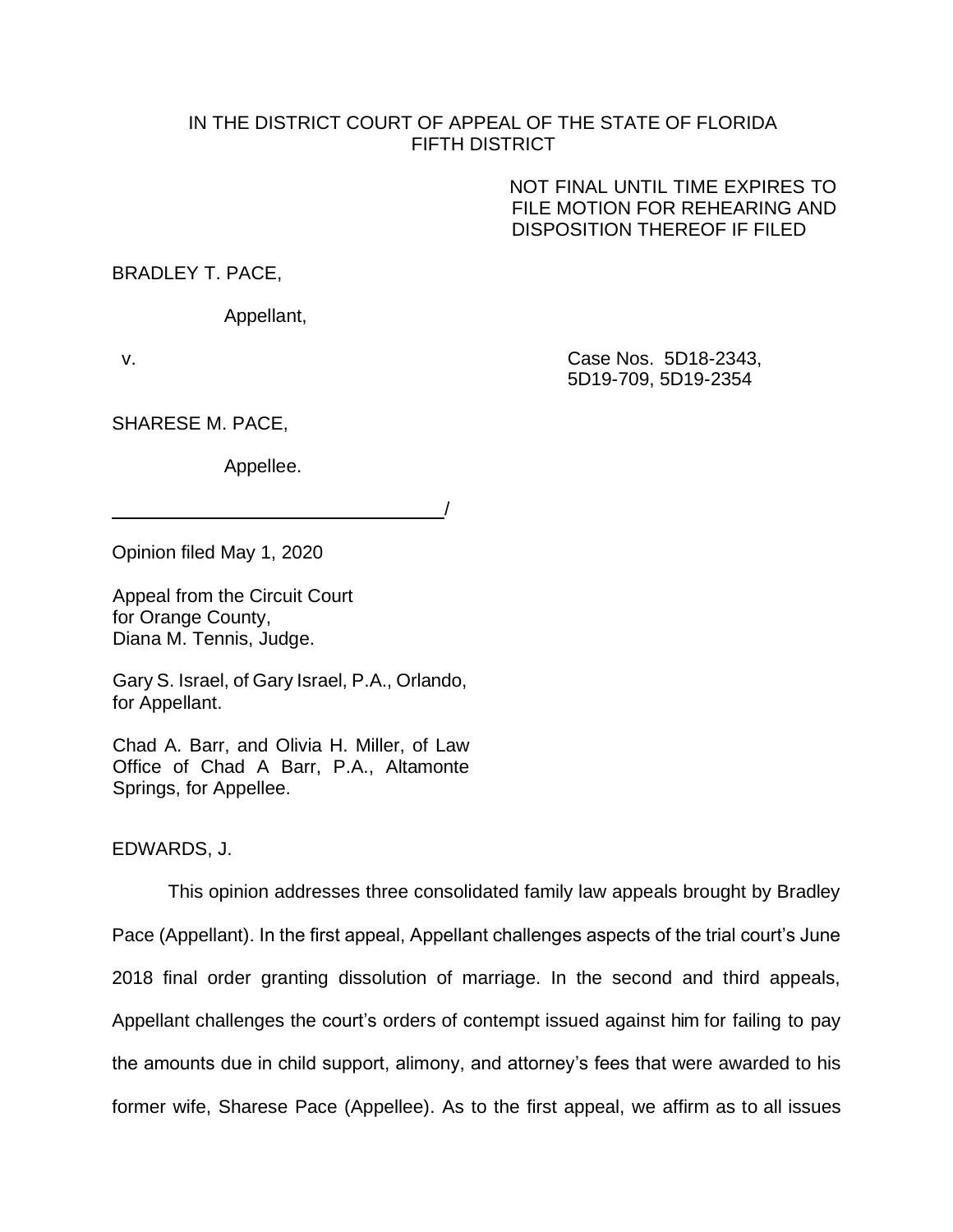without need for further discussion. We reverse the trial court's civil contempt orders to the extent that they conditioned his release from jail on payments that he is unable to personally make. Appellant's ability to occasionally borrow money from various friends to satisfy the purge orders is neither an appropriate consideration according to the law, nor an endless resource according to the evidence.

Appellant has repeatedly not paid his support obligations as ordered, which prompted Appellee to repeatedly move to hold Appellant in contempt, which motions have repeatedly been granted, and resulted in Appellant being threatened with jail on more than one occasion and actually being jailed once for not paying the purge amount in a timely fashion. Appellant testified that he had insufficient income or assets to pay his support obligations; thus, he argues that his failure to pay should not be deemed willful contempt of court. A trial court's determination that a party is in willful contempt of court must be based upon competent substantial evidence and is subject to an abuse of discretion standard of review. *Jaffe v. Jaffe*, 17 So. 3d 1251, 1253 (Fla. 5th DCA 2009) (citing *Fox v. Haislett*, 388 So. 2d 1261, 1265 (Fla. 2d DCA 1980)); *see, e.g.*, *Buchanan v. Buchanan*, 932 So. 2d 270, 271 (Fla. 2d DCA 2005).

"Pursuant to section 61.14(5)(a), Florida Statutes (2010), [the obligor] is presumed to have a continuing ability to pay the alimony award, and . . . [has] the burden at the contempt hearing of proving that he lacks the ability to pay." *Elliott v. Bradshaw*, 59 So. 3d 1182, 1184–85 (Fla. 4th DCA 2011) (citing *Flores v. Bieluch*, 814 So. 2d 448, 448 (Fla. 4th DCA 2001)). The trial court found here that Appellant failed to overcome this presumption and failed to carry his burden. In reaching this conclusion, the trial court noted that Appellant never seemed to have money to pay his support obligations or to make payments as ordered on Appellee's attorney's fees, but somehow managed to come up

2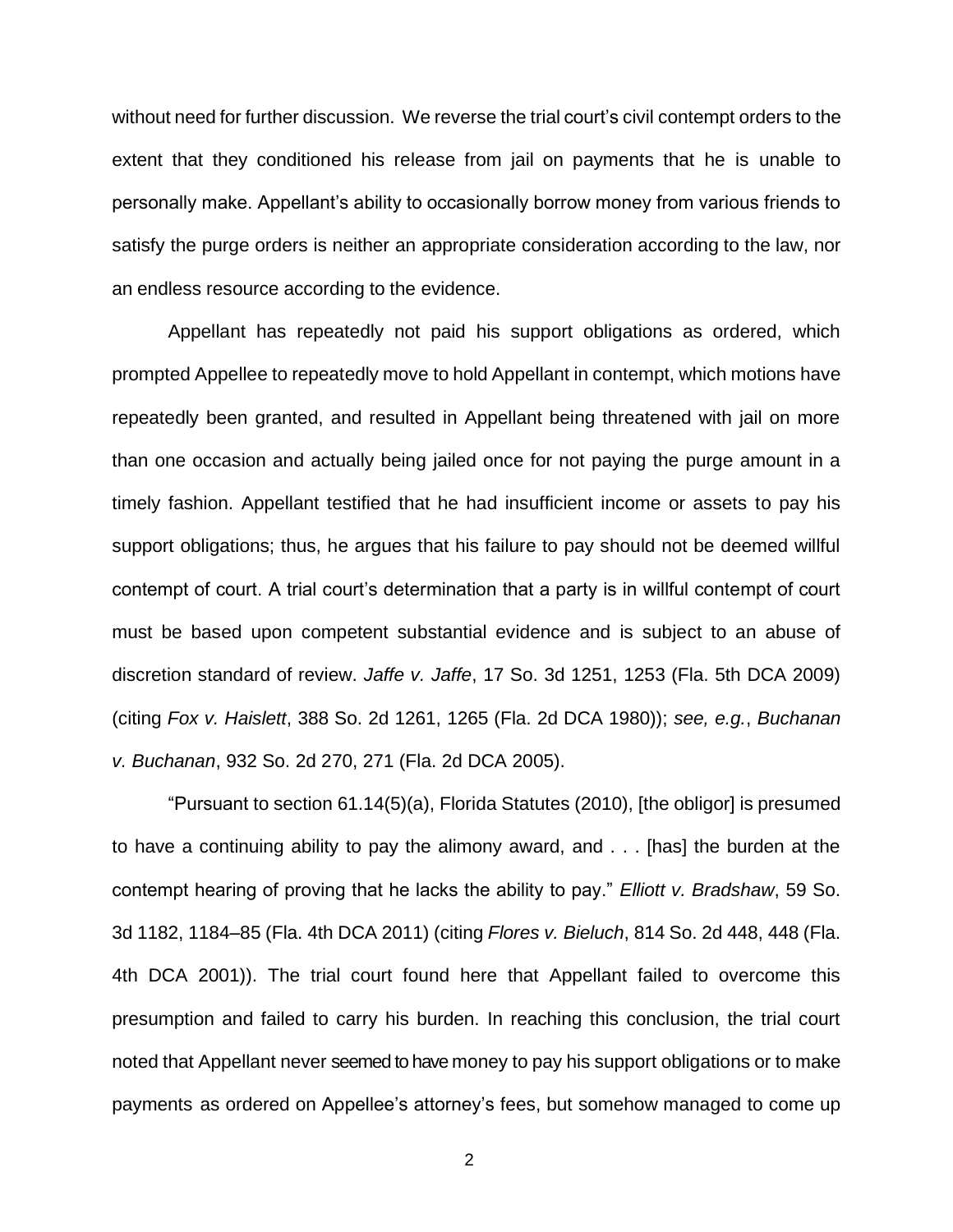with enough money to pay his own attorney, to have a car to drive, and to have a nice house in which to live. Furthermore, the court remarked that Appellant always claimed he could not pay whatever civil purge amount was ordered, yet he would still somehow get money from somebody so that he could either avoid or get released from jail.

However, the record evidence did not support that Appellant actually had the financial ability to comply with the court's orders. Appellant testified that he was not able to get a job in the financial domain, where he had been successfully employed in the past, because his credit scores were deemed unacceptable for a financial advisor. Furthermore, he testified that certain job prospects evaporated when the potential employers viewed his mugshot, which was taken when he was jailed for civil contempt based on non-payment. The employment he had secured was not yet generating sufficient income to satisfy his support obligations. He added during the later contempt hearing that he had secured a job selling luxury cars. Although he was working twentysix or twenty-seven days a month, ten or eleven hours per day, he was only able to make partial support payments, which were being garnished from his wages. Appellant documented this testimony with pay records and timecards. Appellant testified that he was living in a nice house in Celebration, but his parents owned it and he was way behind in his rent payments. His electricity and water had been turned off repeatedly, and he had a car only because family or friends had made payments on his behalf. Appellant explained that a family friend had made payments towards Appellant's attorney's fees, but that was only done as a favor. He testified that he had avoided or been freed from jail on prior contempt charges only when friends lent him the money, which they could no longer do. Appellant presented the testimony of some of his friends who had lent him money before, who said they had not been repaid. Appellant and his friends testified that

3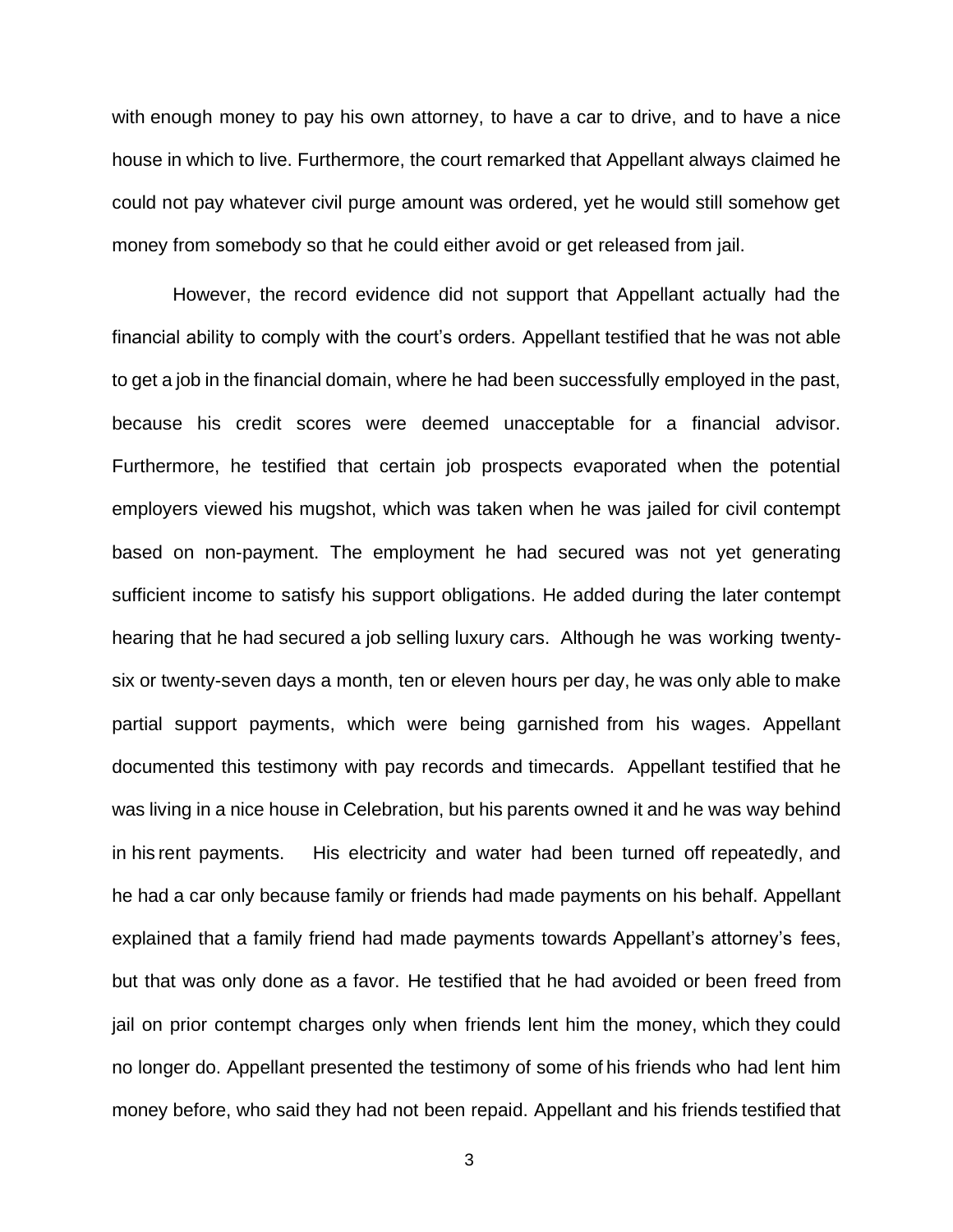the proverbial well had run dry. No contrary evidence was presented.

"A civil contempt order for nonpayment of support must include findings that the obligor willfully failed to comply with a prior court order for support while having the ability to make the established payments." *Nation v. Boling*, 206 So. 3d 810, 812 (Fla. 1st DCA 2016). The trial court must have competent substantial evidence as a basis for finding that the obligor has the ability to pay. *Buchanan*, 932 So. 2d at 271.However, "the payment of the purge amount does not establish that [a party has] the ability to pay under the applicable legal standard. [A] one-time payment does not establish the ability to pay the order on an ongoing basis." *Wendel v. Wendel*, 875 So. 2d 820, 823 (Fla. 2d DCA 2004) (citing *Sokol v. Sokol*, 441 So. 2d 682, 685 (Fla. 2d DCA 1983)). It is error for a court to conclude that a party has the ability to pay based on the fact that the party can borrow money from a third party to pay the judgment. *Kitchens v. Martin*, 186 So. 3d 24, 24 (Fla. 5th DCA 2016) (citing *Russell v. Russell*, 559 So. 2d 675, 676 (Fla. 3d DCA 1990) (holding it was error to base conclusion of ability to pay on finding that party may borrow money from relative)).

The trial court's reliance on *Sibley v. Sibley*, 833 So. 2d 847, 848–49 (Fla. 3d DCA 2002), is misplaced. In *Sibley*, the trial court found appellant in willful contempt of court where the evidence showed he could have, more likely than not, simply asked his wealthy parents to pay his domestic support obligation, as they had already given Sibley hundreds of thousands of dollars with all indications being they would continue to bankroll their son. *Id.* at 848–49. Here, unlike in *Sibley*, although there was evidence that Appellant's parents had provided financial support in the past in terms of his living expenses and his attorney's fees, there was no evidence that his parents had paid any of his court-ordered obligations, nor was there evidence of recent payments on Appellant's behalf from his parents. Finally,

4